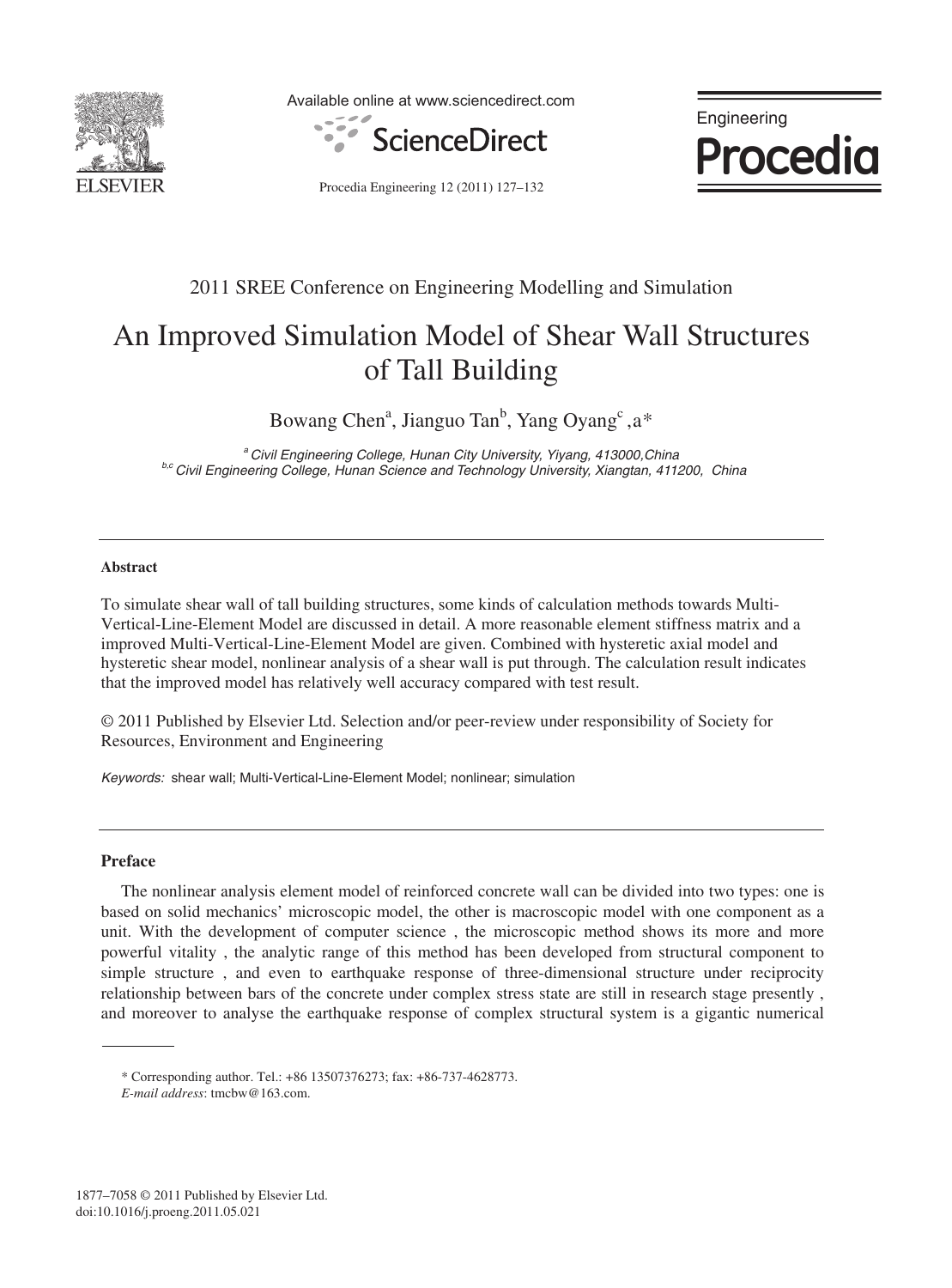work , so this method is limited to do research on structural component or local structure as well as parameter study and the computer analog towards experiment . The macroscopic method is to put a wall limb as a unit by simplification, the unit constitutive relation can be worked out in testing or analytics calculation ways. At present, it is a main serviceable tool of nonlinear earthquake analysis of real complex structure.

For nonlinear analytic macroscopic model of reinforced concrete walls , the development of Multi-Vertical-Line-Element Model (Fig.1) is based on homeostatic beam model and Three-Vertical-Line-Element Model . This model can consider the influence of the movement of wall section's neutral axis and wall axial force on its anti-bending property, solving the compatibility of deformation problem of fringe columns and walls and boards, only needs assured tensile-pressurized and shear hysterias discipline, avoiding the difficulty when using flexural springs to decide flexural hysterias property, so it is an idealized macroscopic model.

Now, the main difference about element stiffness matrix of Multi-Vertical-Line-Element Model lies in the difference of considering shear deformation's magnitude. This text separates shear deformation from none pure bending deformation, only considering the shear deformation to participate in, reflecting the interaction of bending deformation and shear deformation to a certain degree. At last, utilizing existing reinforced concrete tensile-pressurized hysterias model and shear hysterias model to do nonlinear analysis on shear wall.

#### **1. Derive the stiffness of Multi-Vertical-Line-Element Model**

Suppose the displacement of wall element ends is  $\{d\}^{T} = \{u_i, v_i, \theta_i, u_j, v_j, \theta_j\}$ , among the expression the  $u_i, v_i, \theta_i$  separately expresses i-end's horizontal displacement, vertical displacement and intersection angle of centered axis, the rest three symbols corresponding to j-end's displacements. The rod ends' force vector  ${F}^T$  corresponding to displacement vectors, its positive direction shows in Fig.1.



Fig.1 Multi-Vertical-Line-Element Model

Based on small deformation assume,  $\sin \theta_i = \theta_i$ ,  $\sin \theta_j = \theta_j$ , the vertical bar's i-end's and j-end's horizontal unisonous displacements can be worked out by Diagrammatic Multiplication Method, it includes rigid body displacement and pure bending deformation: